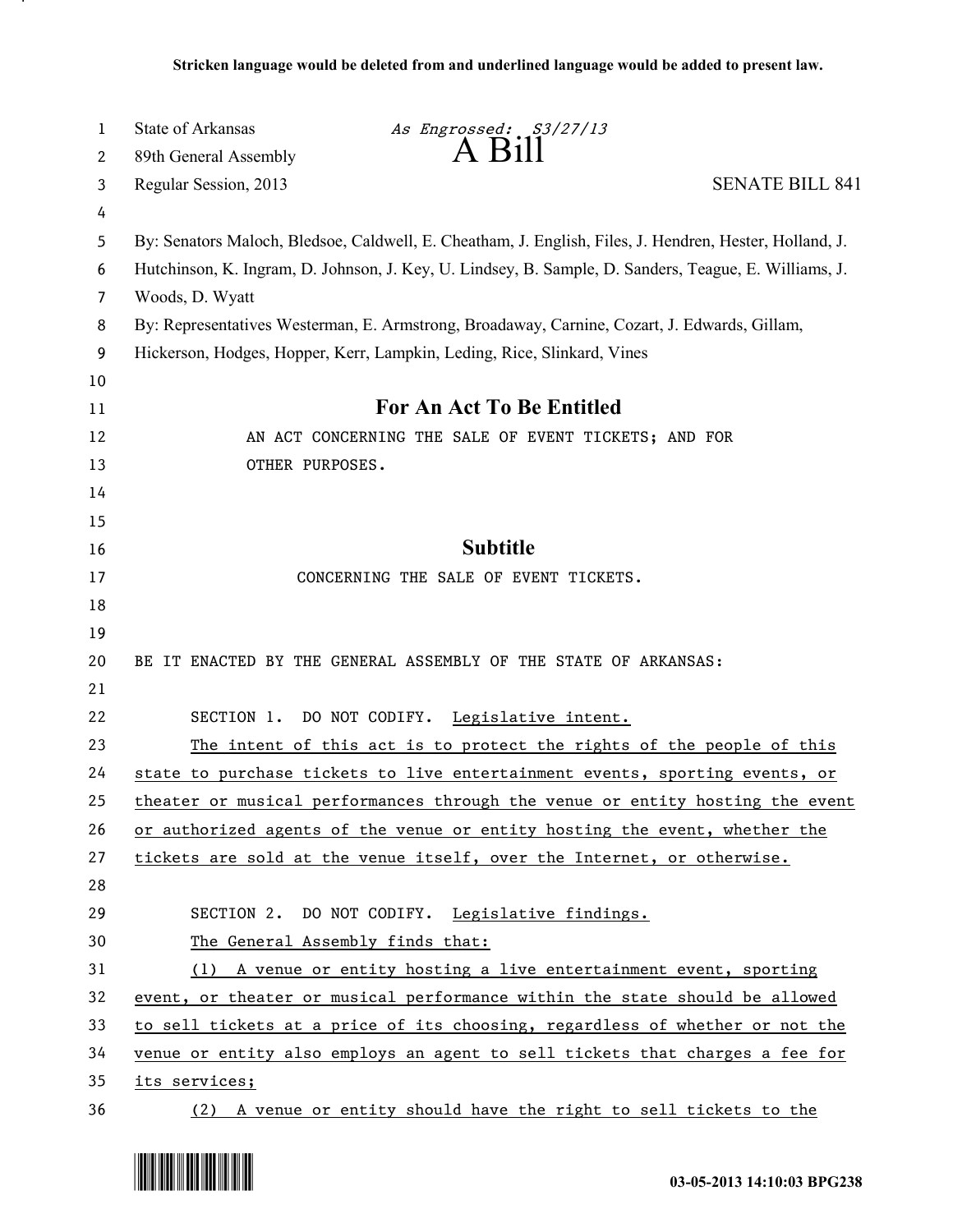As Engrossed: S3/27/13 SB841

 public at the venue itself for a price lower than the price for which it might sell tickets through other means, such as over the Internet; and (3) It is in the best interests of the people of this state to provide a variety of options through which tickets to events within this state may be purchased. SECTION 3. Arkansas Code § 4-70-103 is amended to read as follows: 4-70-103. Tickets sold over the Internet. (a) Tickets of admission to a live entertainment event, theatre, musical performance, or place of public entertainment or amusement of any 11 kind shall not be offered for sale resale by any person over the Internet 12 until the tickets have first been offered for sale to the public via an 13 event-authorized outlet or offering placed on sale by the venue or entity hosting the event or its authorized agent acting in accordance with its authorization. (b) Internet portals or websites shall not allow any person to offer for resale any ticket of admission to a live entertainment event, theatre, musical performance, or place of public entertainment or amusement of any 19 kind until the tickets have <del>first</del> been offered for sale to the public via an 20 event-authorized outlet or offering placed on sale by the venue or entity hosting the event or its authorized agent. 22 (c) This section shall does not apply to sporting or athletic events. (d) As used in this section, "placed on sale" means the date and time when tickets are made available for sale to the general public, including without limitation to fan clubs, businesses, and persons for promotional activities. SECTION 4. Arkansas Code § 5-63-201 is amended to read as follows: 5-63-201. Tickets to school athletic events or music entertainment events — Sale in excess of regular price. (a)(1) It is unlawful for any person, corporation, firm, or 32 partnership to sell resell or offer for sale any resale a ticket to+ 33 (A) A high school or college athletic event or to an athletic or other event held for the benefit of charity at a greater price than that printed on the ticket; or (B) Any music entertainment event at a greater price than

03-05-2013 14:10:03 BPG238